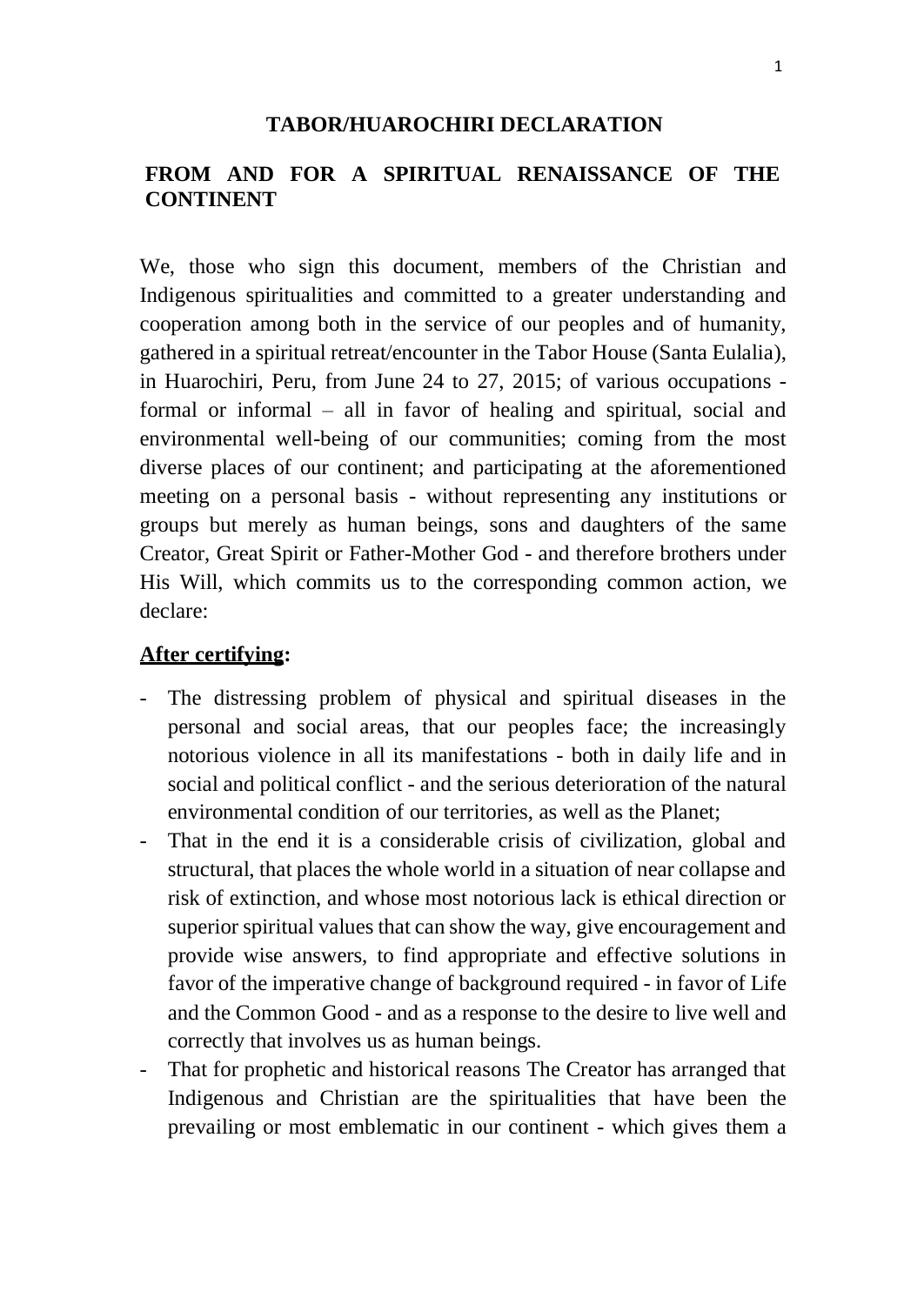role of special responsibility that is unavoidable to contribute to the before mentioned - and without excluding other relevant spiritualities.

- That the above will only be possible beyond mere debates or intellectual approaches - in a meeting of heart and consciousness; under the sign of the spiritual that unites and summons all of us; from a requirement of good faith and goodwill; with a sense of mutual enrichment and reciprocal revelation; with the joy of the joint celebration of Life (as all the rituals, prayers and deliberations shared in our meeting have demonstrated); and with an enthusiastic dedication that offers a vigorous testimony - in a fraternal and sincere commitment to Justice and Truth - for there can never be Peace without both.
- That, in addition, the very important and transcendent encyclical of Pope Francis, "*Laudato Si*", on Spiritual and Social Integral Ecology, has come to vindicate precisely the strong pioneering efforts and sacrifices of many indigenous people, environmentalists, religious and other activists, including among them some martyrs; who for many years have championed this theme; as well as to give them a great recognition and to expand the scope of this theme.
- That, in spite of how short the efforts of the United Nations to promote a new planetary framework to face the serious environmental crisis that the world is living have remained so far - which, as indicated above, goes far beyond a mere climate crisis - such a space also represents another field of opportunity that we must take advantage of in order to vigorously advocate for the environmental cause - within the broader perspective of a spiritual-based change of civilization.

### We declare:

1. That we reject that, with the excuse of "the needs of the economic crisis", a disguised and unbridled greed and unscrupulousness of economic and political powers is promoted, that consider our continent as a mere "box of natural resources" -to be exploited as quickly as possible, without any environmental and social consideration, and for the benefit of a few, at the expense of many. When actually, it's a space full of an invaluable diversity and noble life; essential for the Planet and necessary for the survival of all humanity and other beings that inhabit it: including forests, soils, waters and other elements of The Creation - in the most complex and delicate inter-relations between them. All this,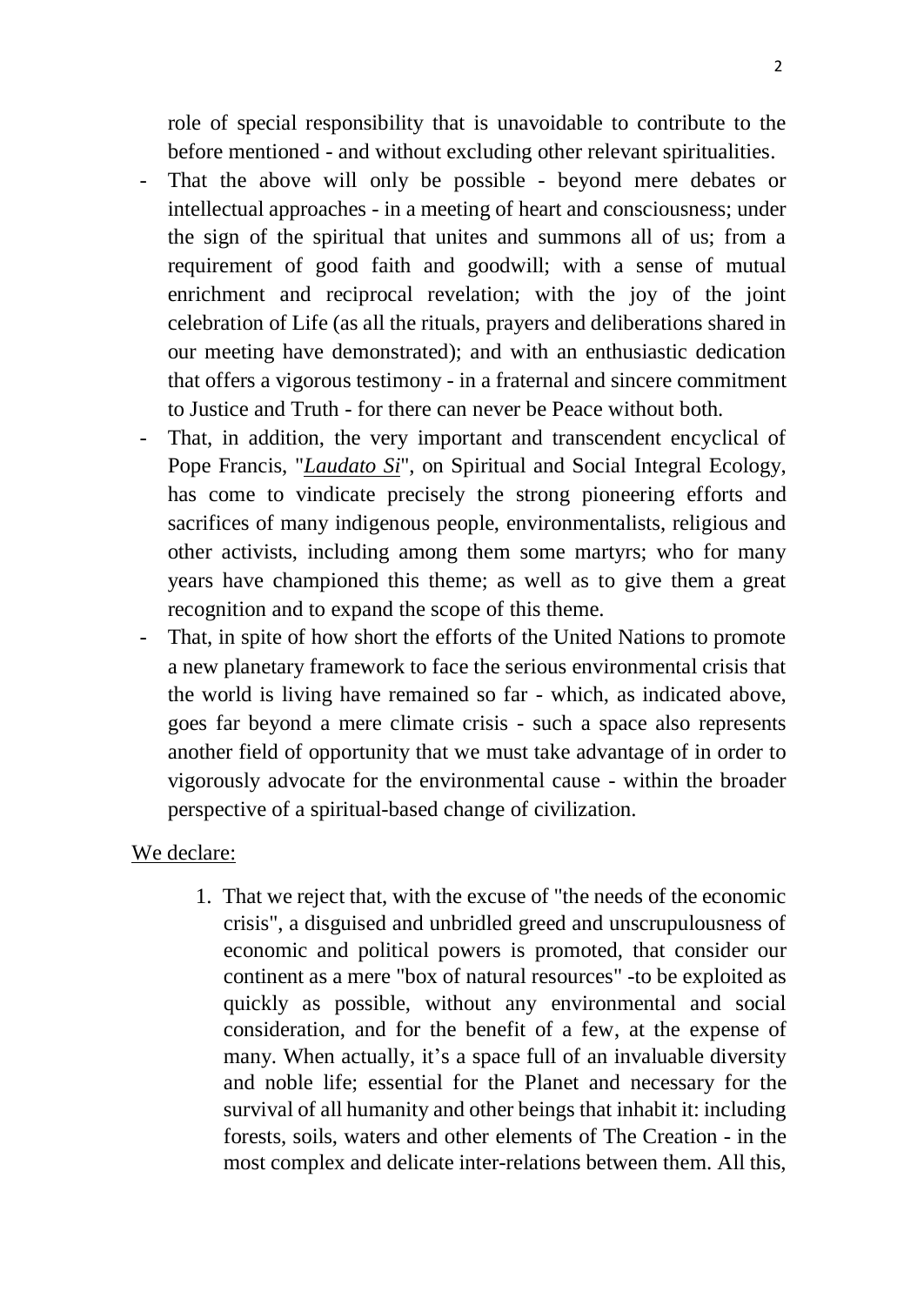in a generous and prodigious legacy from The Creator for the vital Common Good - today severely deranged or threatened by the mere and irresponsible short-term mentality of exploitation without measure.

- 2. That the Nature or Creation of which we are part deserves respect and care in all its expressions: not only in its biological aspects but also in the vital spiritual dimension. Being Nature a manifestation and sensitive revelation of the order and hierarchy established by The Creator, inhabited by visible and invisible living beings; including "particularly sacred places" offering a reading of the meaning of Life - in a spiritual geography specially deciphered by indigenous cultures, coinciding with the most pristine natural sanctuaries, and otherwise a source of healing and provision for the different kingdoms of Life in the physical, psychic, emotional and spiritual domains. For both spiritualities, although the sacred is everywhere, it is found more naturally in places where the original Creation still survives prodigiously or where human beings have left a great burden of prayer and veneration for the divine, for which said "especially sacred places" of the indigenous peoples should enjoy as much respect and protection as a Christian temple.
- 3. That it is necessary in particular, for a just moral restoration, to assume the respective spiritual reparation for the great damage that has been inflicted on the indigenous peoples of our continent - by not acknowledging for so long the value and relevance of their genuine and legitimate spirituality – which is at the same time vital basis of their identity and culture. In the same way it is necessary to assume the great value of genuine Christian spirituality and its contributions and to insist on the search for the common good, by mutually reinforcing natural affinities of both spiritualities. This process implies the mutual and courageous recognition of both the legitimate rights and the duties of both.
- 4. That it is also necessary to assume and recognize, in a constructive self-criticism, and apart from the obvious external violation, the degeneration of both spiritualities, their specific shadows and their distance from their genuine sources of origin. Humble and brave self-criticism that allows to enforce the treasure of wisdom and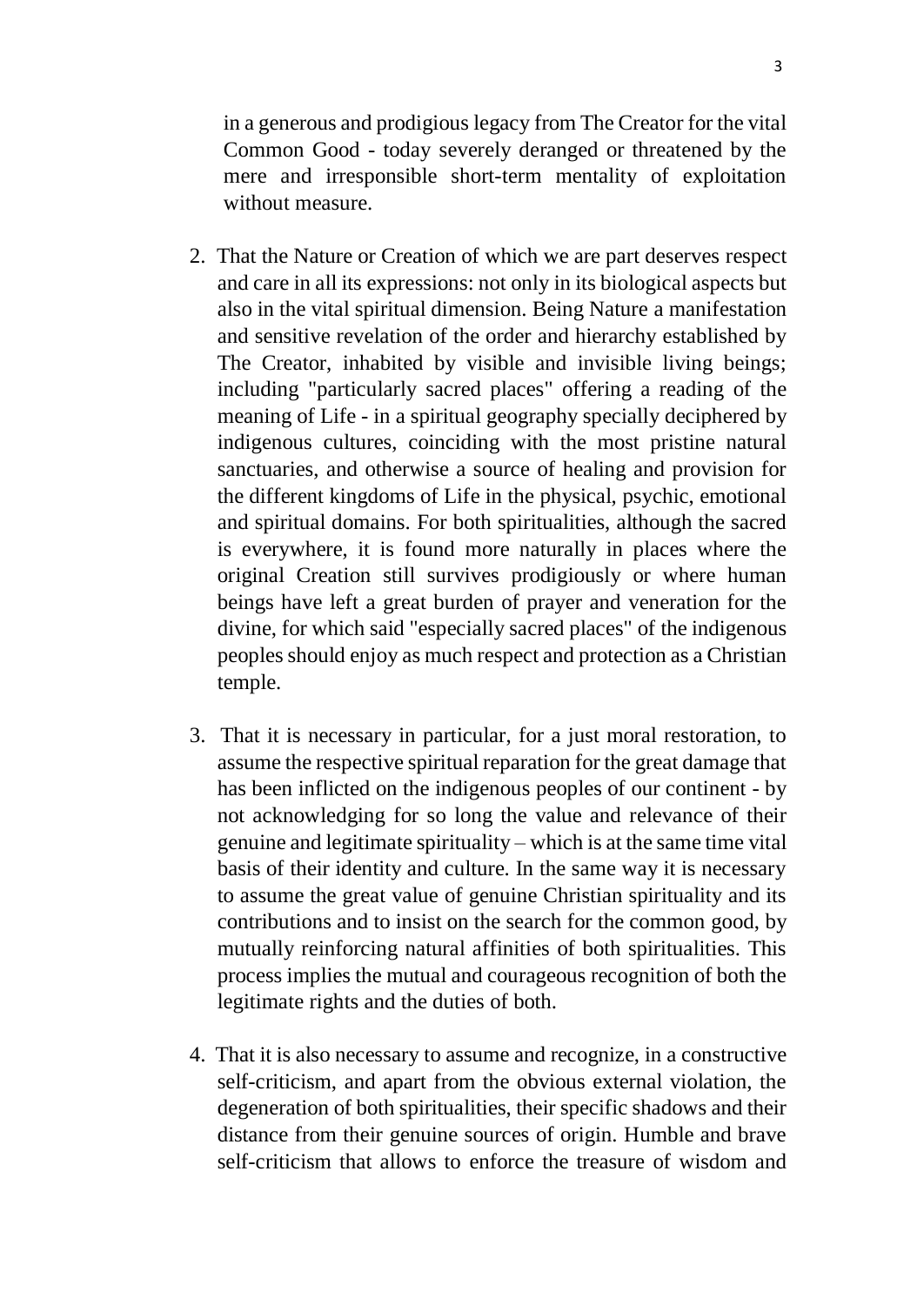relevance that The Creator has given them both; and with the mission, without false modesty and without vanity, of being clear ethical guides for our peoples - before their serious problems and challenges - in a common and unavoidable responsibility.

- 5. That based on the foregoing and the urgent need for healing of individuals, families, communities and of Nature itself, it is essential as a prerequisite that the process of purification and healing begin for ourselves and the spiritualities that we claim. For this, both spiritualities have numerous tools of healing, often underestimated and neglected, and abundant sources of provision or blessing -reaching from the biological to the highest and inspired spiritual level.
- 6. That therefore it is necessary that both spiritualities strengthen the return to their powerful and authentic sources of origin, and also renew themselves in the necessary aspects, including a more "democratic" access to their mystical dimensions, facing the new times and circumstances, considering that the insensitive, extremist or elitist segments in both often distort them seriously, hindering the necessary understanding and mutual respect, as well as making them the object of undifferentiated or illegitimate and counterproductive syncretism. By avoiding these pitfalls, it will be possible to better contribute to the remediation work of today's pressing needs of our peoples and of The Creation - as well as the sacred and wise designs of it - in the face of respect and preservation of Dignity and Life.
- 7. That we are extremely concerned about the urgent need to work for our youth in order to accompany or guide them in favor of their own well-being, maturation and healing: both to help them relate in a different way to Nature, and to reconnect with the dimension of sacred. We perceive a serious problem of identity in young people both in the Western Christian world and in the world of native peoples. Many young people in the city are overtechnologized, disconnected from Nature and their bodies; and in the native peoples, many look increasingly uprooted and with a desire to migrate to the western world, in an identity crisis with regard to their culture of origin. Both this desacralization and this loss of identity in the face of the disappearance of clear ethical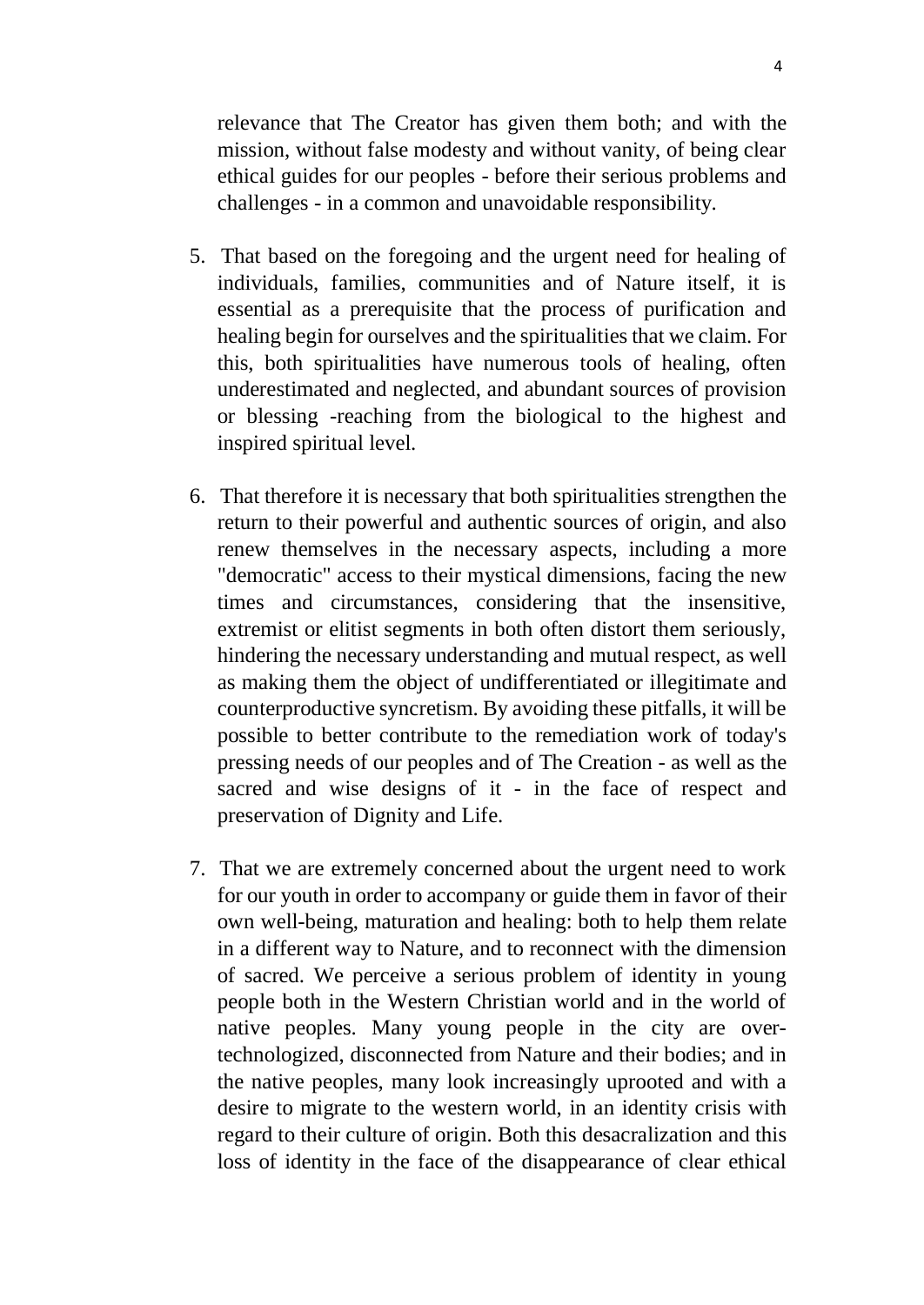references lead to a life without flavor, without intensity, without a spirit of joyful adventure or enthusiasm. All this generates a mistaken compensatory search for the meaning of life through misguided practices - transgressive, dangerous - and even lethal, self-initiation such as drug use, improvisation and ritual manipulation, or different ways of inducing extreme and violent experiences. We are called to be interpreters of the pressing needs of responsible guidance and accompaniment for young people.

8. That it is necessary to urgently encourage spaces for dialogue and joint action initiatives, which must be inclusive, between both spiritualities - and others that want to join - in order to all make concrete contributions in the field of ethical and spiritual guidance; and develop remediation strategies on specific key issues such as healing, the establishment of cultures of peace and the safeguarding and protection of the vital Natural Order - topics widely and in detail discussed in our deliberations.

In view of the above mentioned, we propose the following "Action Plan", to be disseminated or detailed in a more exhaustive way by all - and according to the circumstances of each one and their respective communities:

## 1. Regarding Dissemination and Communication

Broadly disseminate the "Spirit of Tabor/Huarochiri Declaration" as orienting testimony; with all the wealth of what has been lived and achieved in this Meeting-Retreat in order to promote its national or regional replication, in view of its broader and more universal execution and future implementation, and considering that the aforementioned meeting is just the beginning of a process of many more manifestations that, with new contributions, have to be staged throughout our continent.

Therefore, being everything lived and deliberated in our meeting something difficult to encapsulate through the mere written text, it was also agreed to develop an audiovisual presentation as a complement to the written record.

And also the following measures:

i) make available an appropriate "report and summary or more detailed summary record" of the main deliberations and agreements, as well as the auspicious and productive "methodology" followed in the Meeting;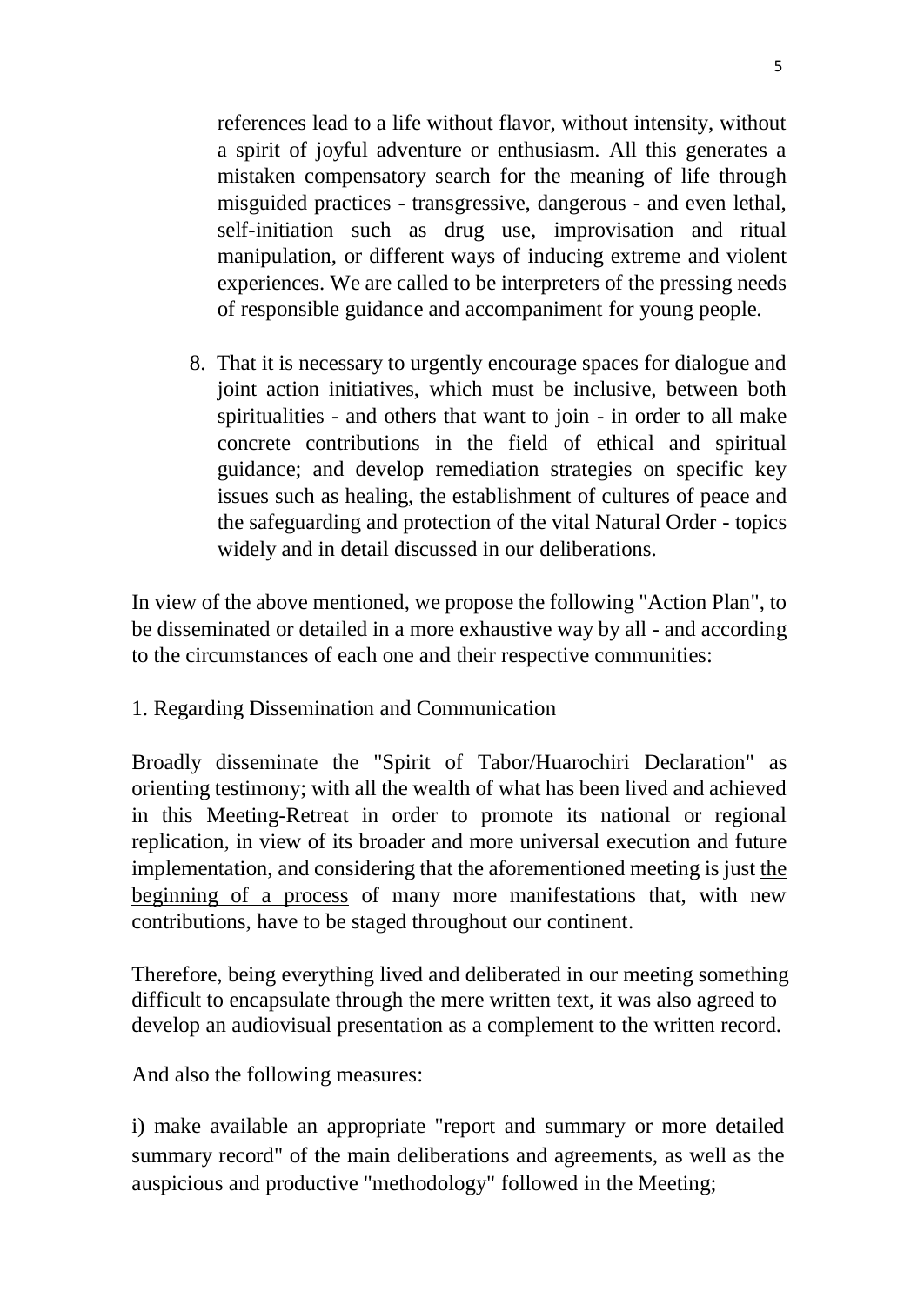ii) write a subsequent "publication of individual written contributions" on the part of the attendees;

iii) open some communicational space on the web (a blog, a web page, social networks - or all of them);

iv) invite interested persons to join this initiative and disseminate it among social groups, NGOs, episcopal conferences, churches, youth movements, associations, indigenous confederations, etc;

v) invite groups already very active in the discernment of "Indian theology, to incorporate more qualified experts in the dynamics of indigenous peoples, not only from a "pastoral" point of view but also from fields such as the one of healing, the defense of the environment, cultures of peace, art, etc., in a more open "one-to-one dialogue", in order to clarify together a more profitable and respectful mutual enrichment.

## 2. Regarding Healing

Both spiritualities can and must make use of their great healing wealth, especially regarding the emotional and mental fields, in which ultimately most diseases originate; and in which they preserve relevant therapeutic resources, including the field of "expurgation or spiritual liberation" where both have tools of long and proven effectiveness.

Indigenous spiritualities maintain a particularly lively and effective heritage, given their closer relationship with the generous natural world in its different dimensions, from which countless resources come, as well as their ancestral expertise in its proper therapeutic use. From physical healing to the most sophisticated exploration of consciousness, they offer a millenary experience, which risks of disappearing, and that deserves to be safeguarded and revalued in all its amplitude.

On the other hand, Christian spirituality should rescue more its dimension of incarnation in the healing in "here and now" - in front of the emphasis on a sometimes too abstract "salvation in the future"; in order to claim or honor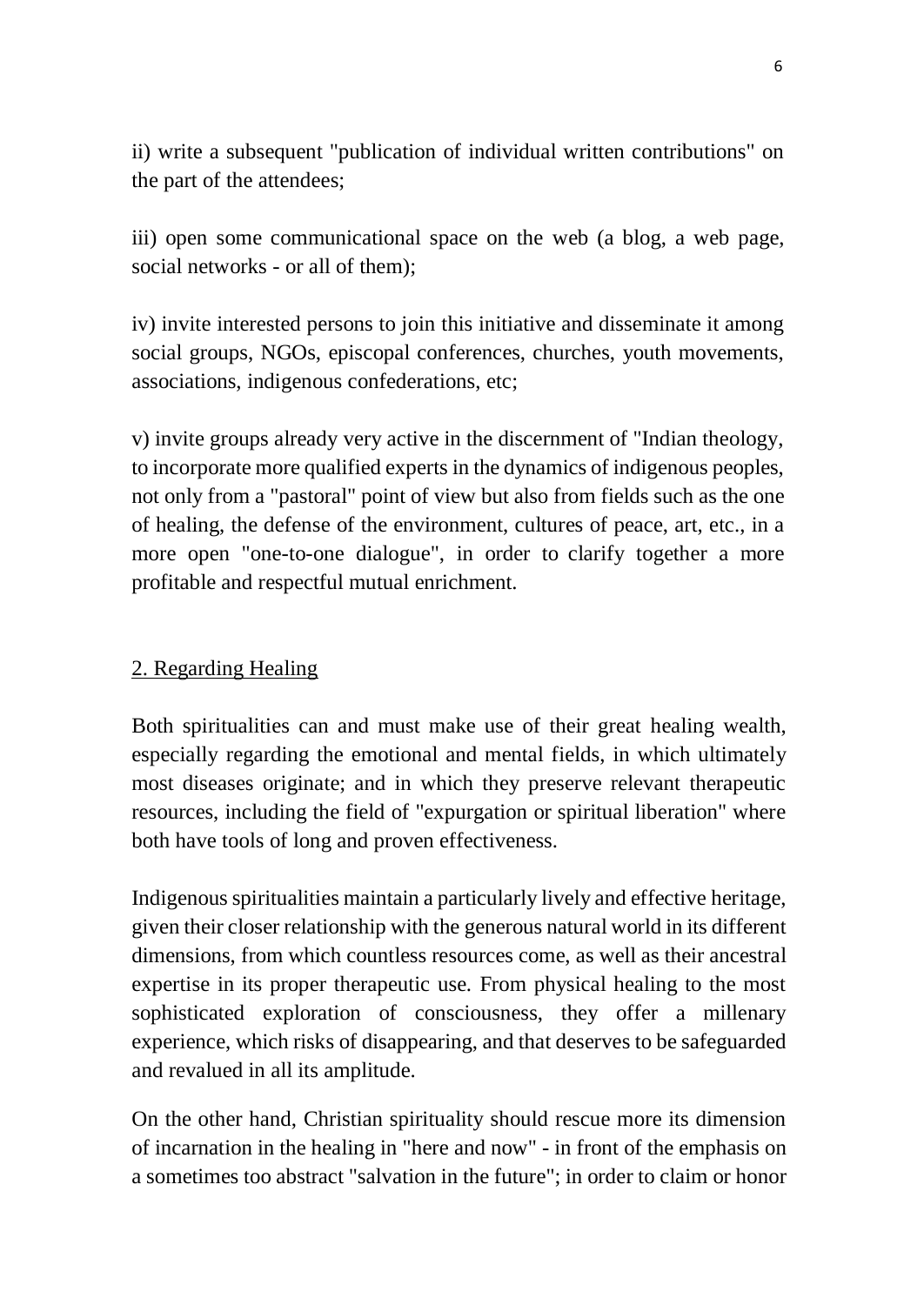more the primitive and prodigious "Christian healing ministry" so clear in the teachings of Jesus; including the sacraments, fasting, prayer and procedures of spiritual liberation so that the Christian source becomes more relevant not only as regards the remediation of "the evils of the soul and spirit" but also "those of the body". The responsible re-appropriation of the dimension of the body in con-celebration through dance, music, and others, as well as the surviving manifestations of popular religiosity and fervor, often despised, become imperatives today.

In such a context, it is necessary to educate our communities and populations much more to avoid falling into the illusion of "healing panaceas", discarding the sectarian mentality, preventing the commercialization of health -as it is often encouraged in super-specialized modern medicine. As well as preventing the great distortion of the very commercialization of spiritualities as new products in the great and widespread "modern market".

Both spiritualities should also encourage the care of the vital healing and preventive aspects of health -in the sense of conceiving it as a whole healthy lifestyle; including proper purification and rest habits, the use of non-toxic remedies (preferably natural and without adverse side effects), an appropriate diet (this one today very degenerated - especially as regards the so-called "modern industrial junk food", or excessive use of agrochemicals and the abuses of transgenic interventionism), the preservation and free access to water and air that we consume, and, finally - and always as the key issue - the cultivation and transmission of adequate ethical and spiritual values and feelings.

It is necessary to heal our family, community and nature disconnection. The modern way of life, its rationalist technological hyper-alignment, its addictive projection to the virtual, and the tendencies towards urban concentration, generate a loss of contact with the true essence, simplicity, direct human bonds, with the wisdom and source of regeneration that exist in the contact with Nature - as revealed by the instinctive name of Mother-Earth or Pachamama.

The homogenization and undifferentiation represent a common adversary of both spiritualities. However, within the phenomenon of globalization we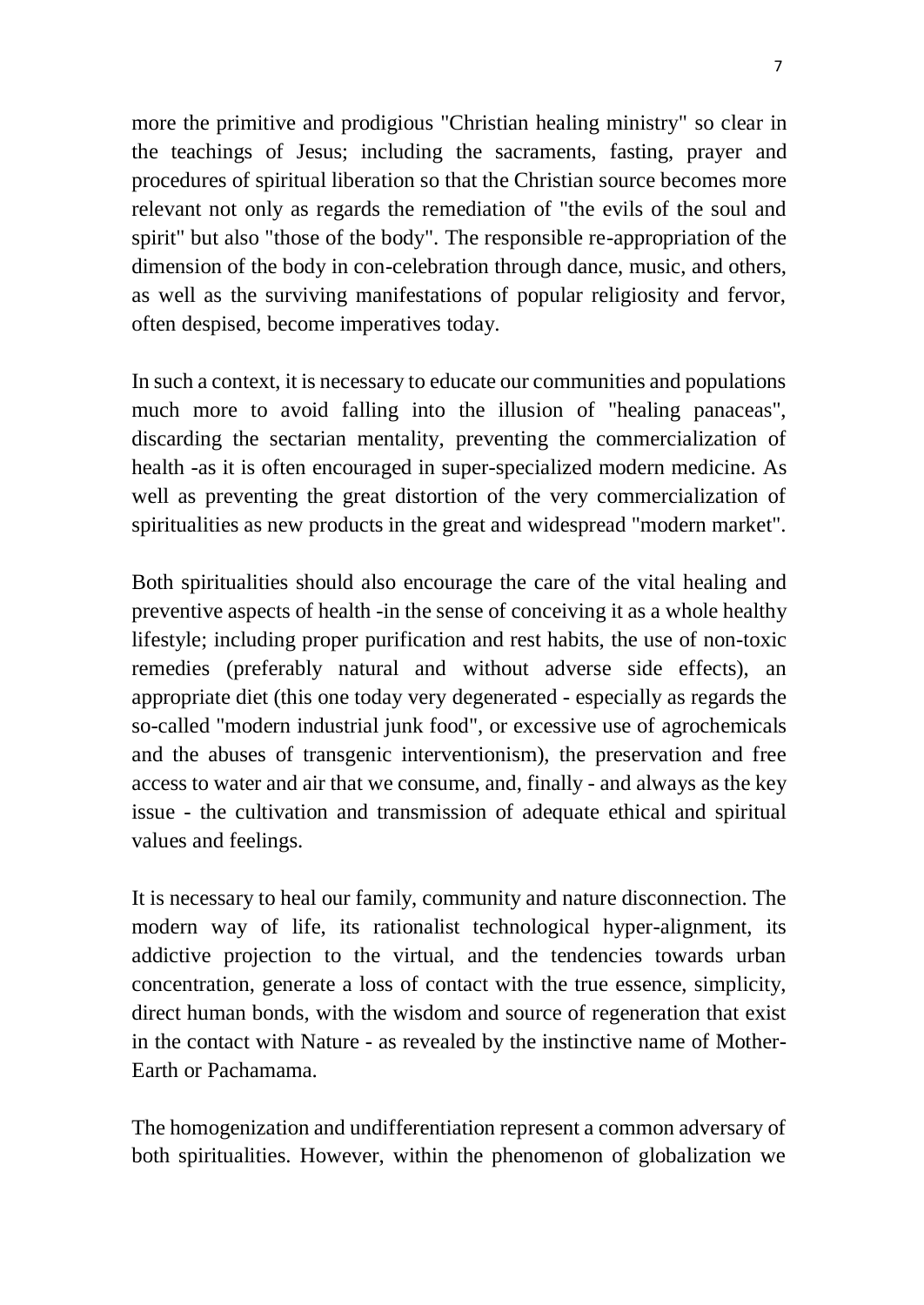consider that modern technology can be incorporated to relearn how to create and raise life, and to promote a sustainable ecology, while at the same time recovering the wisdom and technology of native peoples, thus avoiding an overreaching inadequate adaptation to the western social model in its compulsively uniform, repressive, and inoperative modalities for Life and the Common Good.

The necessary healing of the Memory should not imply being prisoners of it or falling into an inconvenient over-victimization. For this it is recommended to recognize and resort to the potentiality of the rites and rituals of both spiritualities; in order to repair, forgive, heal wounds, restore and reconcile; those resources must be applied both individually and collectively.

In the same way, we need to heal the contemporary imbalance in the malefemale relationship, or the masculine-feminine, for which it would be good to rescue the notion of a Creator not only as "Father" but also as "Father-Mother" -although we know that in the end it's about a straightness that is much more than that.

## 3. Regarding the promotion of Cultures of Peace

We must begin by stating clearly that violence does not only reside in physical abuse, but also in aggression "in thoughts, words and acts" - as both spiritualities say - and in protection or respect for the integrity of individuals, groups and all the living beings of Creation. About this, we can rescue the venerable and proven methods of peaceful resolution of conflicts present in both spiritualities, both the consensual deliberations of indigenous cultures and the reconciling processes of Christian culture.

In this, exemplary legacies such as the "Law of Peace" of the Iroquois confederation in today's USA are of interest, which in turn greatly influenced the founders of that country for the elaboration of its emblematic Declaration of Independence; the proposal of the Suma Kausay; the "Chief Seattle's Letter"; and legacies such as that of Martin Luther King and Mandela, in order to contribute to a just pacification of nations currently under explosive political conflicts of a cultural/racial nature; from a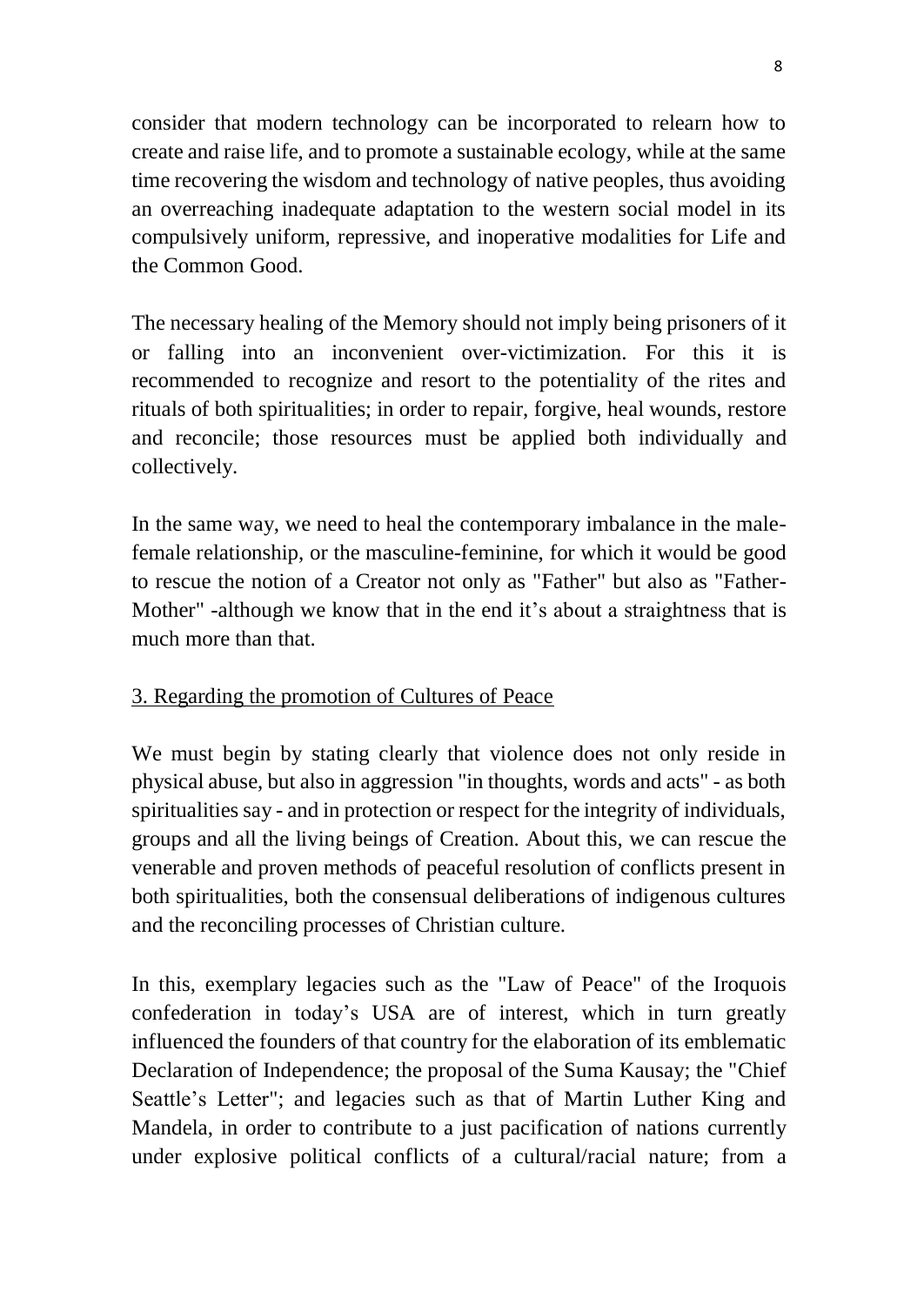Christian or indigenous perspective - and certainly by emphasizing more the "duties" than the "rights". From these models the need to build peace without an "over-emphasis" on "the memory of wounds" is affirmed; as Nelson Mandela pointed out and who, himself, for the reconstruction of South Africa, did not remain only in "the wounds or resentments of the past" but focused on "the possibilities and promises of the present" as a fresh starting point from which to give birth together to new opportunities to build the future.

Peace - a word whose translation does not exist in some indigenous languages - must be truly conceived as a permanent dynamic, in movement, and not a static situation that is the result and end of a process: it is the means and the way. It implies, therefore, constructively assuming conflicts, in order to emphasize common interests and the enriching "Unity in Diversity", resolving them through non-violent actions. In this way we must be alert against the current uniformizing and homogenizing tendencies - since true peace is built from the healthy recognition of differences in the perspective of "Unity and Complementarity" that are natural and common to us.

We want to emphasize that without inner peace, justice and divine approval, there can never be outer peace. Neither without a recognition of the indigenous territories, their freedom, the defense for the common interest of the free and responsible access to forests, soil, water and pure air; and the promotion of the rights of indigenous peoples with their respective duties.

### 4. Regarding the Protection of the Environment

We reviewed with great concern the very serious and pressing problems of deterioration faced by all the main natural environments of the continent, including the emblematic and vital Amazon, emporium for life and the balance not only of our continent but also of the entire planet.

This problem is presented as consequence of calamities as the devastating growth of all the extractive industries that are predatory of the environment (large and small mining, oil and gas extraction, timber exploitation and traffic, large dams, abuse of agro-chemicals, monocultures exterminators of biodiversity, penetration routes in delicate natural areas, large-scale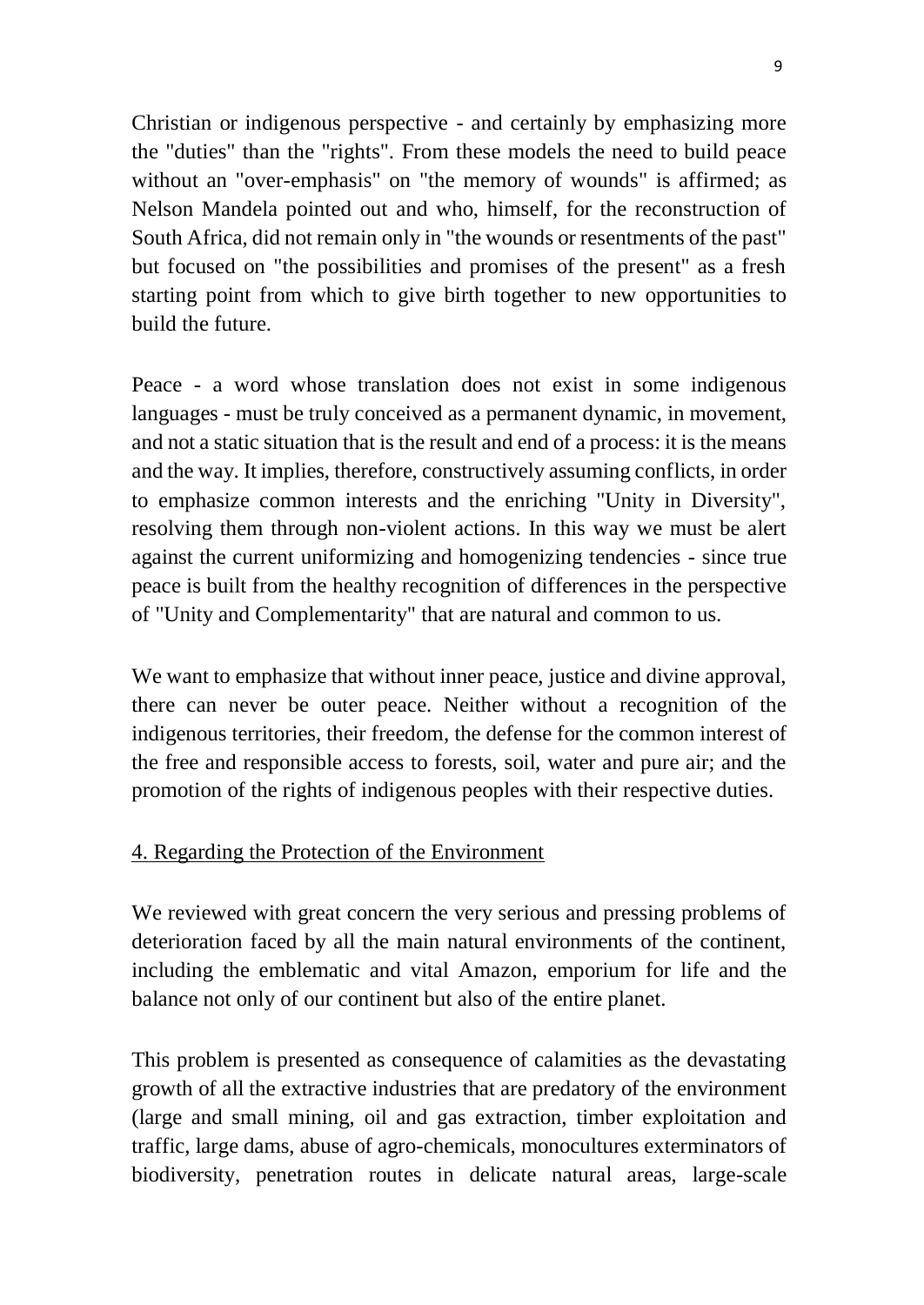livestock activity, predatory action by mafias and paramilitary groups, production, processing and trafficking of drugs, etc.); and under "right" or "left" regimes alike. All this generates a growing encroachment and extinction of the valuable native cultures, which are guardians or wise beneficial owners for a sustainable development of biodiversity -as for example wisdoms such as the "use of standing forests" - and constitutes a loss for all Humanity and the Creation.

We therefore call for the constitution of a broad front of Christians and indigenous people to fight for the salvation of the natural environment; without which all life - including not only the human but all other creatures that we must see as well as our sisters with love and responsibility - is in danger! Part of which should be the establishment of an "alert and early communication network" in the Continent for the detection and timely prevention of the most critical environmental abuses.

We also call for the urgent increase of education and training for the formulation of a new lifestyle and civilization, of respect for the environment; in sustainability, fraternity and responsibility - based on a commitment to personal, community and social change; where the inhabitants of the countryside and of the risky dependent cities must end up shaking hands (since it is a concatenated problem).

We are summoned to be guardians and caretakers of The Creation and not its owners or exploiters – as in a mistaken, narrow and irresponsible humancentric vision - which must be replaced by a more holistic, cosmo-centric and responsible vision. So, we invite to exert a greater pressure on public policies, governments and companies or economic entrepreneurs; so that they assume a much greater responsibility and ethics consideration regarding the ecological issue -both in its environmental and social dimensions.

Under this perspective, all of us participants welcomed the important *Encyclical on Integral Ecology - including also the ethical-spiritual and social dimensions* - of Pope Francis. This great pronouncement, in addition to settling an old and important debt of Catholicism / Christianity toward the Theme, as well as vindicating the pioneering struggle of many years of environmentalists, indigenous and committed Christians, comes to give a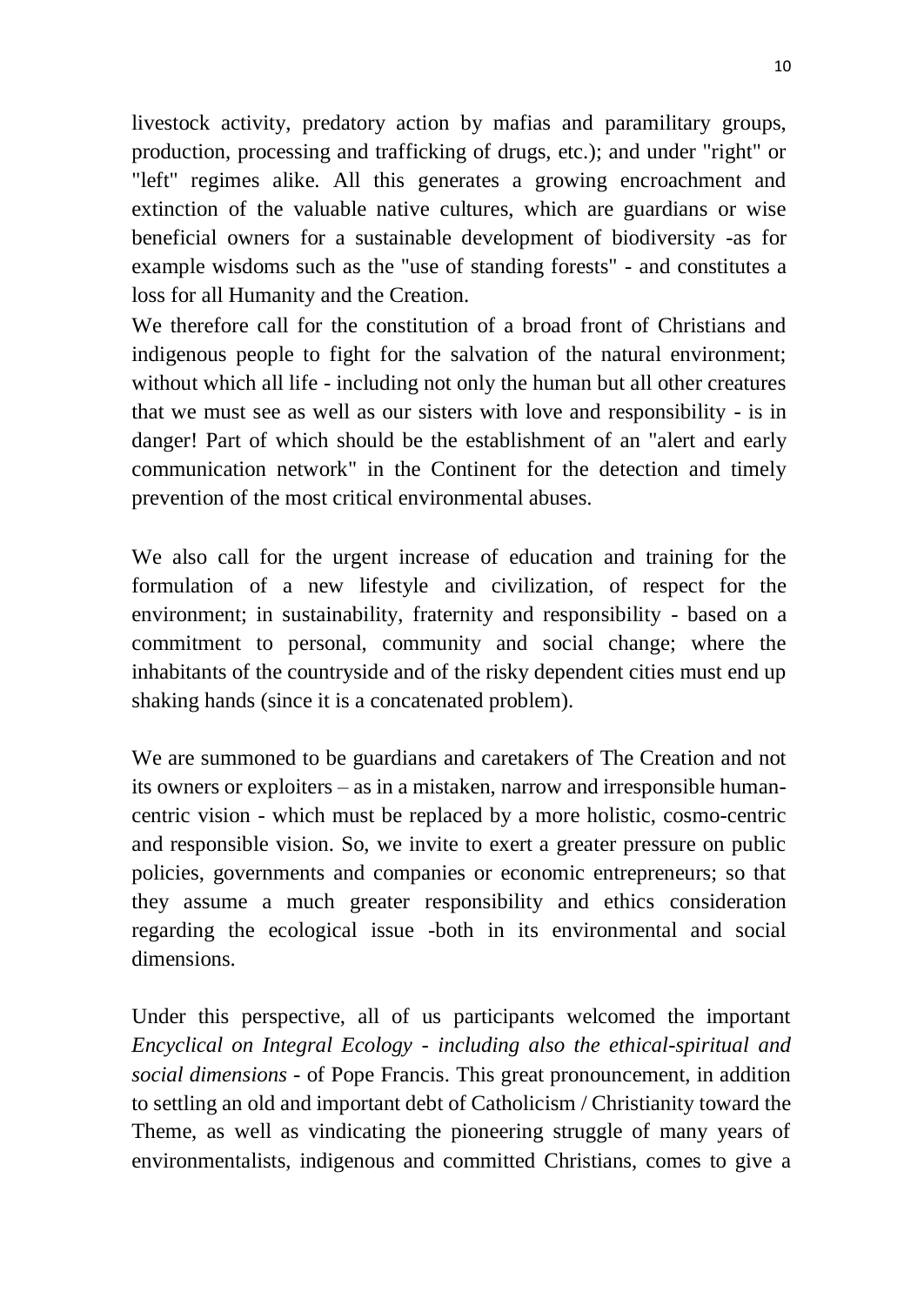great encouragement to these struggles and greater amplitude to its universal consideration.

# 5. Regarding other possible actions, it is proposed to:

i. replicate retreats or meetings of unity and search for Indigenous / Christian convergence similar to ours, at the level of the countries or sub-regions of the continent;

ii. program, in contribution to the aforementioned causes, chains of joint prayer or even initiatives of purifying or solidarity fasts in an *ad hoc* or periodic way, at a continental level or in our places of origin;

iii. perform coordinated spiritual and religious acts among the assistants and their communities when situations of threat or risk to the integrity of these or of Nature appear;

iv. foresee the call for solidarity, dissemination and testimonial joint pilgrimages/walks, at continental, sub-regional or national level, for the sake of the aforementioned causes;

v. encourage reciprocal visits to renowned healing centers or "sacred places", led by qualified participants;

vi. strengthen at the interreligious or inter-spiritual level a theological reflection that seriously considers the problem of salvation and the revelation of God from a "Theology of Creation", natural theology or theology of Nature; of a fruitful review of the best language and ways of thinking in our communities; and the comparative study of biblical texts with texts, myths and oral traditions of native peoples;

vii. incorporate studies and scholars, regardless of their beliefs, and competent traditional and scientific wise men (e.g. in astrophysics, quantum physics, biological medicine, neurosciences, etc.) as a key to a better understanding / interpretation of observable phenomena in the practice of both spiritualities;